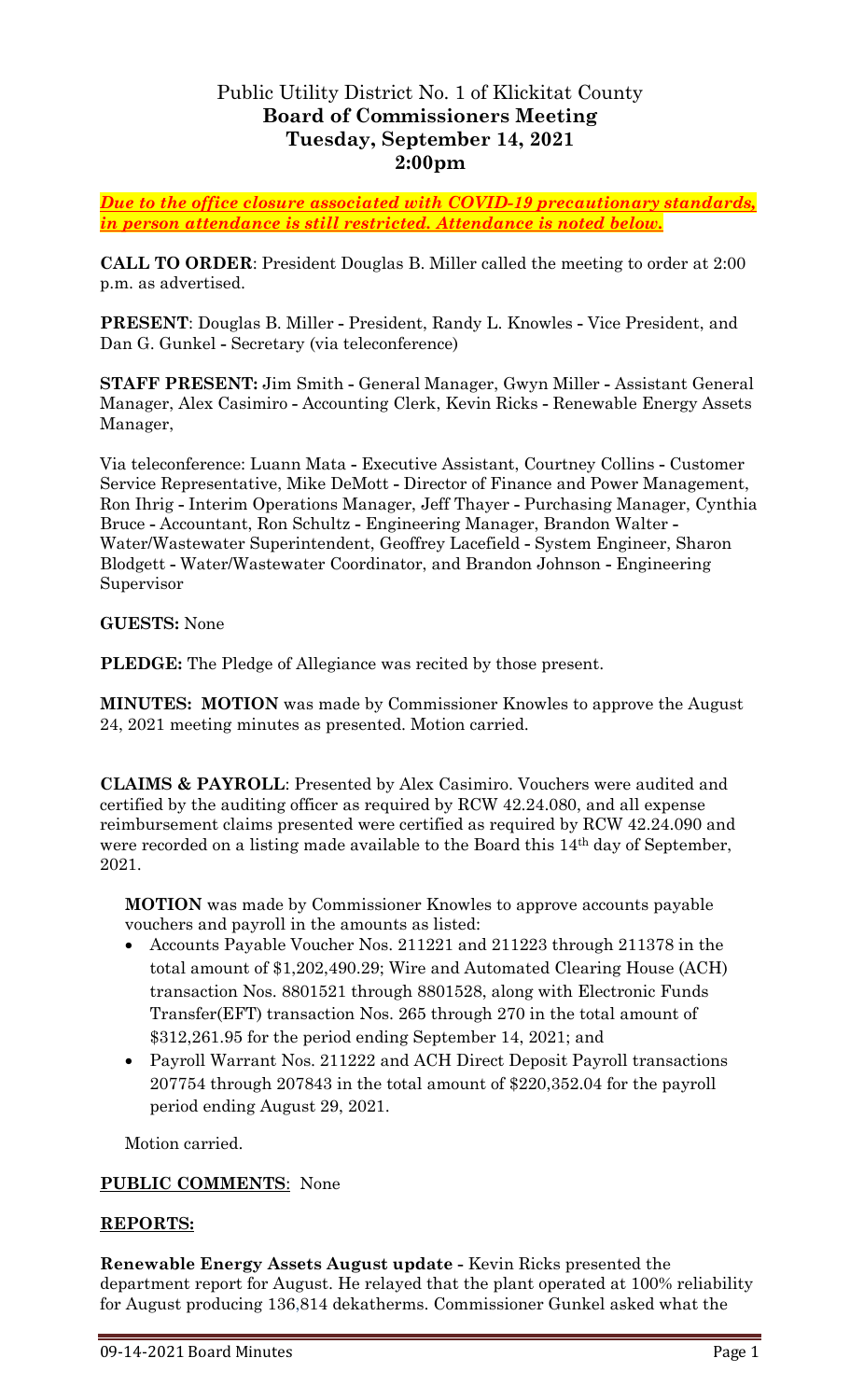capacity factor was for August, Kevin stated 88.3 with the 5000 dekatherm base. The well field appears to be trailing off a bit; Kevin is confident that the Loci well field monitoring system will improve field output moving forward. The Loci system installation was completed last week and all Loci units are in service. Nichole Neff, the Loci project manager, and her supervisor would like to schedule time to provide the board with a presentation. A date for this presentation will be provided. Now that the system is on line we will make small incremental adjustments. This system will provide us with operational data and the opportunity to keep wells at an optimal production volume. Kevin is following the gas collection reporting closely.

LFG has added four new team members since May and there has been one retirement, one resignation and one team member out on long-term disability.

We have an outage scheduled to begin the 4<sup>th</sup> of October. Our fall maintenance outage is in coordination with the Bonneville Power Administration outage. We expect our outage to last five days. The start-up process continues to take two days as well. The BPA outage is a 10 day event, so there may be a minimal amount of down time when they switch back to normal operation. The switch back down time is still being evaluated. During the outage we will focus on cleaning the sulfur ox system and the compression system. Staff will also complete small capital improvement projects as time allows.

Lastly, we received a refund for the palladium catalyst recycling of \$93,000, this reimbursement nearly covered the cost of the catalyst purchased in 2018.

**Finance and Power Management update -** Mike DeMott presented the department report for August. He discussed the volatility of current and forward pricing trends. All pricing has risen substantially. We have executed a 5MW HLH hedge for Q1 2022 purchase. We have benefited financially from our hedging efforts. Our hedging activity is insurance against this potential volatile pricing, and has positively benefited our budgets in 2021 and we anticipate our hedging efforts will pay off in 2022 as well.

The BPA 4th purchase period election for FY2025-2028 is due September 30th, 2021. Typically we have gone to market and taken care of our above BPA power needs, with hedging we have experienced positive results. The future elections require a greater discussion than in past years due to market supply and pricing. KPUD may elect to utilize BPA Tier 2 for a portion of our power supply needs. Mike discussed multiple options for consideration. The board requested Mike investigate into longterm future hedging options for the FY25-FY28 period.

White Creek Wind generation output was reviewed and we expect we will reach our Tier 1 output share in either late October or early November. We have seen above budget return from WCW this year due to increases in market pricing.

Mike will continue to bring possible accelerated debt repayment scenarios for board review. The amount we plan to pay during 2021 will need to be finalized by the November 23 board meeting. Our current budget forecast anticipates an accelerated payment of \$1,000,000. The 2022 budget forecast will include future anticipated accelerated debt repayments dependent on surplus funds availability. The commissioners agreed that the reports provided have the information required to make financial decisions.

Mike also discussed that even though CETA does not start to take effect until 2030, there is an expectation that we must submit a Clean Energy Implementation Plan (CEIP) by January 2022. The state sent out a template for review. We are creating an internal committee which will expand multiple departments as annual reporting will also be required and those details of that reporting is still being developed by the State. This plan would require formal adoption by the board once the plan is complete. The board requested additional discussion on this subject as we move forward.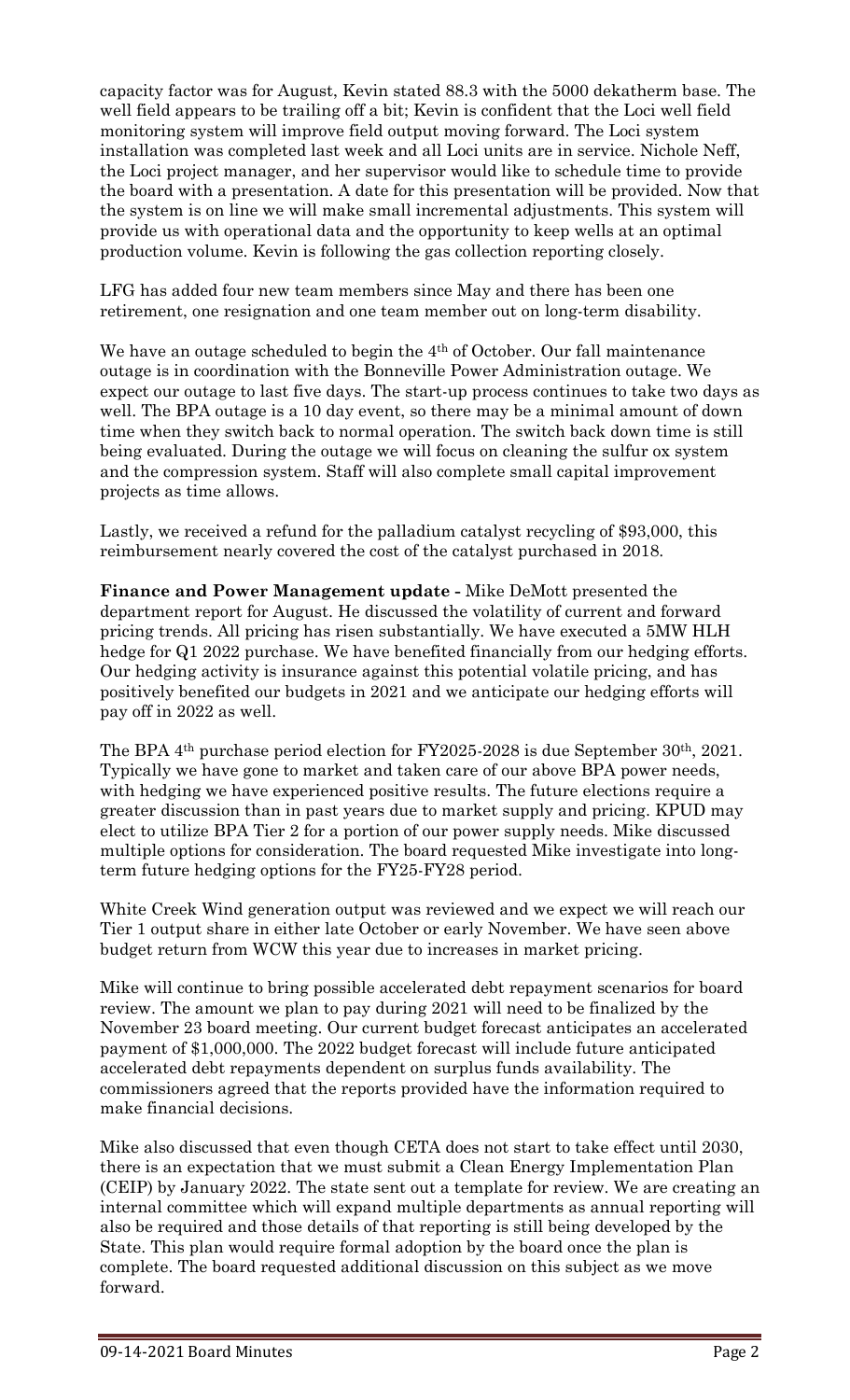Lastly Mike mentioned that the 2022 department expense budgets were completed as a first draft and are being compiled for further review.

**Financial update -** Mike DeMott presented the current July financials and 2022 financial forecast update. The Net Operating Margin for July year-to-date is slightly above budget due to higher that budget retail revenue and aid in construction. Expenses year-to-date are below budget. RNG margin payments are lower than expected due to production. Financial metrics meet policy.

**COMMISSIONER DOUGLAS MILLER -** Commissioner Miller will attend the Washington Public Utility District Association meeting on September 16 via Zoom. He was also selected as a presenter for the Water/Wastewater workshop next week.

**COMMISSIONER RANDY KNOWLES -** Commissioner Knowles verified the Executive Session for Mile Marker 28 legal review is still scheduled for September 30.

**COMMISSIONER DAN GUNKEL -** Commissioner Gunkel did not have a report.

**ASSISTANT GENERAL MANAGER -** Gwyn Miller requested that we postpone the COVID operational update until next meeting. Brandy Myers will have an update on programs and the ending of the customer disconnect moratorium that is currently set for the end of September.

#### **GENERAL MANAGER -** The complete report can be found at:

[htp://www.klickitatpud.com/topicalMenu/commissioners/GM\\_Reports.aspx](http://www.klickitatpud.com/topicalMenu/commissioners/GM_Reports.aspx) In addition to the written report, Jim Smith presented the following information:

- Executive Session September 28 **-** Our plan is to call for an executive session to be held on September 30. We will recess the September 28 meeting until noon on September 30. Lunch will be provided for attendees. The session is scheduled for three hours to discuss MM28 litigation.
- Quarterly Joint meeting with Klickitat County Commissioners the intent of these meetings was an exchange between Klickitat County and Klickitat PUD Commissioners. Generally when we attend these meetings, KPUD staff has provided the county commissioners with a KPUD update. The county on most occasions do not reciprocate. Jim requested board direction on how to proceed with these joint meetings. The board was in agreement that this meeting opportunity should be held in a neutral or rotating venue and should be an exchange of information. Jim will evaluate how to move forward.
- Water Connections **-** The Lyle and Wishram water connections have increased substantially due to the efforts of Sharon Blodgett, Russ Patton, and Brandon Walter working with Tom McDonald of Cascadia Law.
- Northwest Public Power Association Meeting **-** This was the first public power in person meeting in 2021. This event was well attended, with attendance matching the pre-COVID levels. Scott Corwin noted that this event could have been the highest attended event hosted had 25% of registered attendees not canceled due to the recent increase in COVID cases.
- Public Generating Pool Therese Hampton is officially retiring at the end of the year. Jim evaluated the value of continuing our membership, but with Carbon Legislation and power market volatility and implications he concluded that now does not seem like the right time to step away. The new Executive Director has not been awarded yet, so we will evaluate the benefits this year and reevaluate our participation again next year.
- Vegetation Management **-** Ron Ihrig discussed the current contract and the progress each of the crews on site have made this year. We have utilized two crews; one supplied from Asplundh and the other provided by Northwest Line Clearance. Ron reported that the Asplundh crew will be removed from the property at the end of this week due to performance issues and he relayed the need to obtain additional crews through the end of the year. Northwest Line Clearance is working with us to provide additional crews now. The estimated